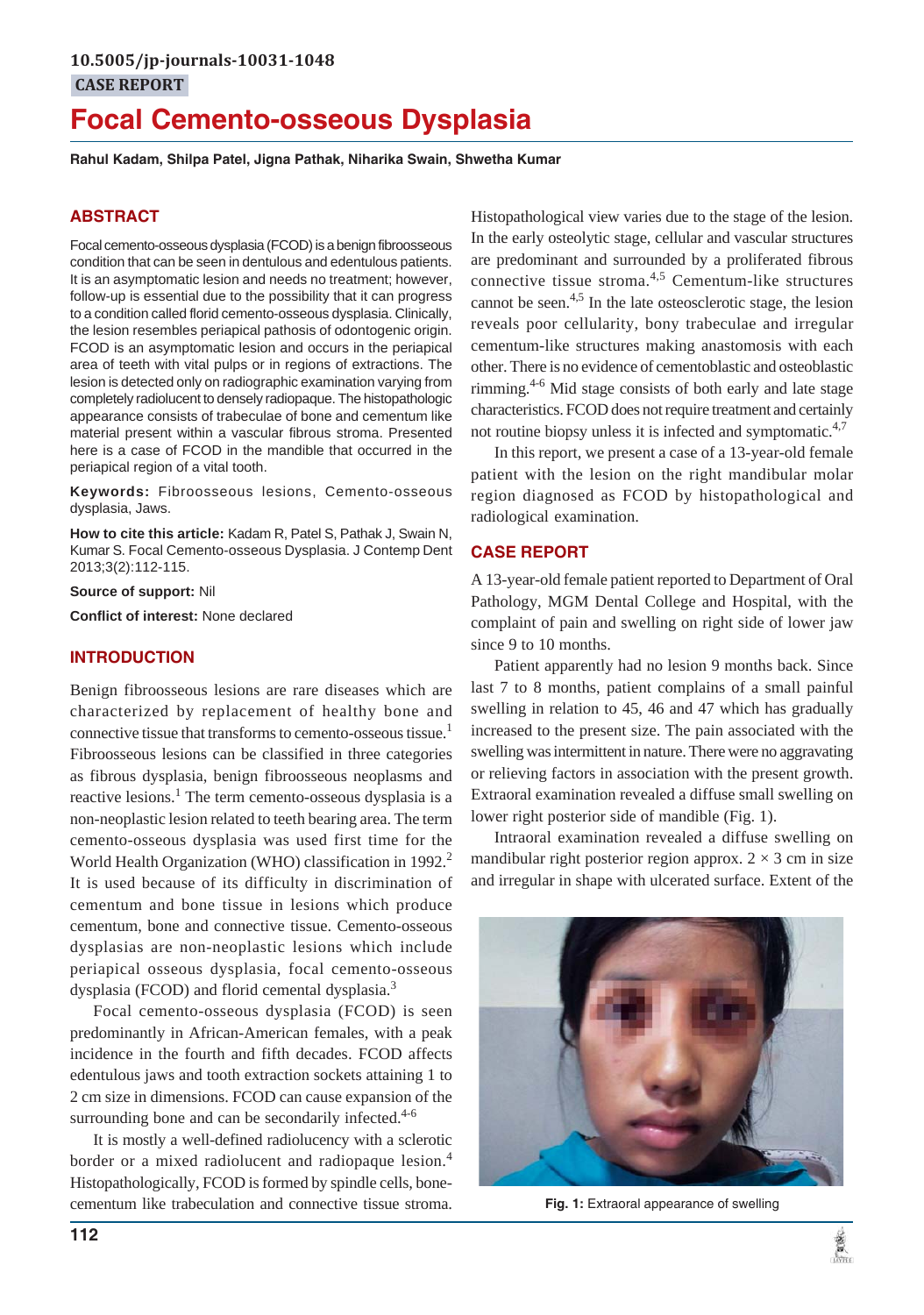swelling was from the mesial aspect of lower right first premolar to mesial aspect of lower right second molar. On palpation, inspectory findings were confirmed. Consistency of the swelling was firm to hard along with bicortical expansion and tenderness. There was no grossly decayed tooth in relation to the swelling (Fig. 2).

For the presenting complaint, an OPG was taken which revealed a small well defined mixed radiolucent-radiopaque lesion approx.  $2 \times 3$  cm in size, in the lower right posterior region extended anteroposteriorly from the mesial root of the second premolar to the mesial root of the second molar (Fig. 3). Considering the clinical features and radiological findings, a provisional diagnosis of odontogenic cyst, tumor and benign fibroosseous lesions was made.

After surgical exposure, an excisional biopsy was done from the lesional tissues in region of 45, 46 and 47, which was sent for histopathological analysis (Fig. 4).

Histopathologically, H&E stained decalcified section shows trabeculae of woven bone and cementum-like tissue



### **DISCUSSION**

Waldron defined FCOD as an 'abnormal reaction of bone to the injury due to its significant presence at extraction sites<sup>'4</sup>. FCOD was first reported as 'localized fibroosseous cemental lesion' by Waldron, later it was renamed as focal cemento-osseous dysplasia and its features were described by Summerlin and Tomich.<sup>4</sup>

FCOD is a common fibroosseous lesion of the jaws which can be described as fibroosseous condition in reaction to the local injury.<sup>8</sup> The affected area undergoes changes from normal vascular bone into avascular cementum-like lesion. As these lesions look similar histopathologically with



**Fig. 2:** Intraoral view shows a diffuse swelling with ulcerated surface in mandibular right posterior region



**Fig. 4:** Gross specimen of tissue excised



**Fig. 3:** OPG shows a small well defined mixed radiolucent radiopaque lesion



**Fig. 5:** H&E (40×) stained decalcified section shows trabeculae of woven bone and cementum-like tissue in a connective tissue stroma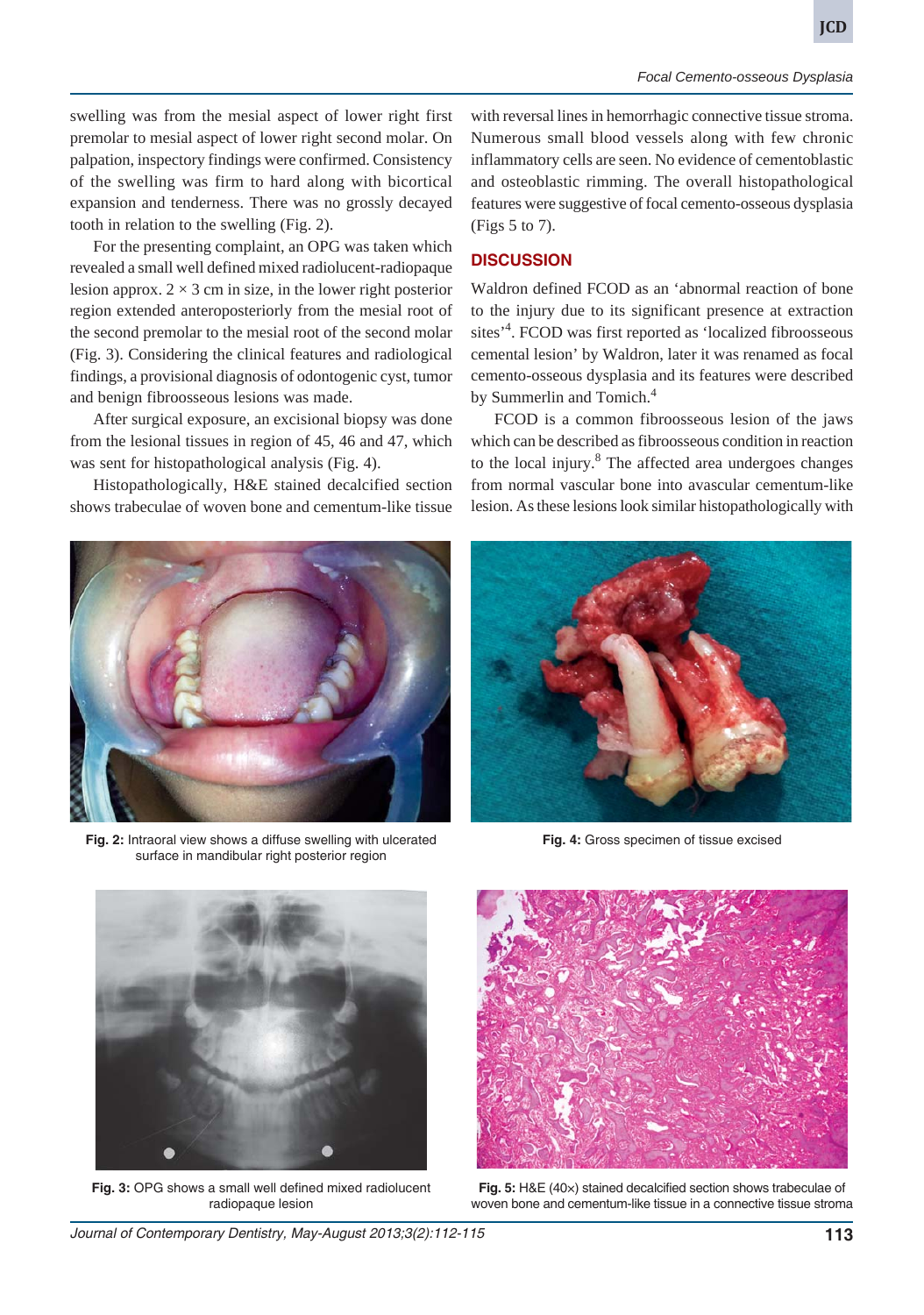cementum-like structures, these lesions are considered to be periodontal in origin.<sup>8</sup> Robinson in 1956 believed that local injury plays an important role in the form of occlusal forces causing fibrous replacement of existing bony trabeculae and subsequent formation of immature bone and cementum-like deposits.<sup>9</sup> Some believed that it is a developmental condition.<sup>9</sup> In our case, there was no history of trauma which indicates that lesion may be developmental in origin. This condition is strictly localized to the tooth bearing area and not associated with any other skeletal tissue.<sup>9</sup> In our case, it was seen in relation to 45, 46 and 47. FCOD has a female predilection and commonly occurs between 3rd and 5th decades. Although our case was in accordance with gender predilection, it was seen at an early age (13 years).

FCOD has been described as having three developmental stages, each with specific radiographic features. In the early or osteolytic stage, radiographs show a well-defined



**Fig. 6:** H&E (100×) stained decalcified section shows trabeculae of woven bone and cementum in connective tissue stroma



**Fig. 7:** H&E (400×) stained decalcified section shows trabeculae of woven bone and cementum-like tissue without osteoblastic/ cementoblastic rimming with reversal lines in the connective tissue stroma

radiolucent area with loss of periodontal ligament and lamina dura.<sup>10,11</sup> In the intermediate or cementoblastic stage, small opacities appear within the radiolucent area which consequently displays a mixture of radiolucent and radiopaque architecture. This is because of the deposition of cementum-like droplets in the fibrous tissue.<sup>11</sup> The last mature, osteosclerotic and 'inactive' stage is characterized by a definite radiopacity, present in the major part of the lesion.<sup>11</sup> The differential diagnosis should consider the stage of development of the lesion and include periapical granuloma or cyst and chronic osteomyelitis in the osteolytic stage,  $12,13$  whereas in the mixed and radiopaque stages, chronic sclerosing osteomyelitis, ossifying/cementifying fibroma, odontoma and osteoblastoma. $10,12,13$  The present case represented the intermediate or cementoblastic stage showing a mixture of radiolucent and radiopaque regions.

On microscopic examination, FCOD is found to exhibit fragments of fibrous tissue with numerous irregular bony and cemental calcifications. $11$  The fibrous tissue is composed of spindle-shaped fibroblasts and collagen fibers with numerous small vessels.<sup>11</sup> In the present case, trabeculae of woven bone and cementum-like tissue were present with reversal lines in a hemorrhagic connective tissue stroma. In some areas, very few chronic inflammatory cells were observed. Trabeculae of lamellar bone and cementum-like material were intermixed throughout the fibrous framework. There was no evidence of cementoblastic and osteoblastic rimming which is the characteristic of  $F COD.$ <sup>11</sup> The overall histopathological features were suggestive of FCOD.

No treatment is required for FCOD and follow-up is essential due to the possibility that it can progress to a condition called florid cemento-osseous dysplasia.<sup>14</sup> However in our case, surgical excision was done as the patient was symptomatic complained of pain and the lesion was secondarily infected.

# **CONCLUSION**

Periapical pathoses presents as a wide spectrum of lesions that may mimic each other. FCOD is usually found in the periapical region. The case presented is unusual because of it's early age of occurrence and it was symptomatic which warranted treatment unlike postulated in literature. This case highlights the necessity to consider differential diagnosis in doubtful cases.

### **REFERENCES**

- 1. Waldron CA. Fibrooseous lesions of the jaws. J Oral and Maxillofac Surg 1993;51(8):828-835.
- 2. Kramer IRH, Pindborg JJ, Shear M. Histological typing of odontogenic tumours. WHO International Histological Classification of Tumours. 2nd ed. Springer-Verlag, London; 1992:321-323.